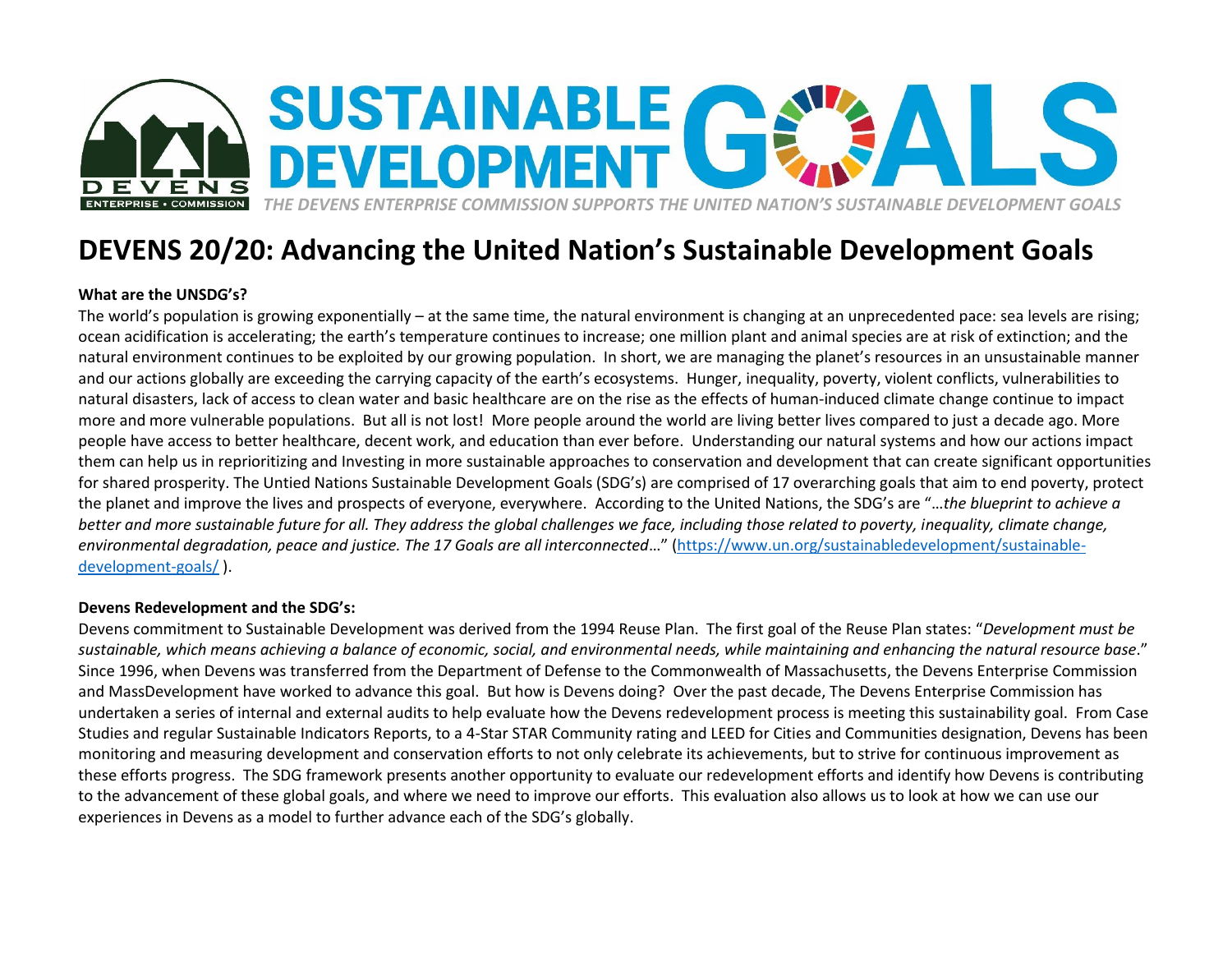The following matrix identifies each of the 17 SDG's and focuses on Devens' contribution and how redevelopment to-date has or has not helped advance each of these goals. The sections highlighted in GREEN are SDG's that Devens is fulfilling well. The sections highlighted in YELLOW are SDG's where Devens is contributing but more effort is needed. Devens contributions take into consideration the 232 indicators that the SDG's are based on.

| <b>SDG GOAL</b>                                | <b>SUMMARY</b>                                                                                               | <b>DEVENS CONTRIBUTION</b>                                                                                                                                                                                                                                                                                                                                                                                                                                                                                                                                                                                                                                                                                                                                                                                                                                                                                                                                                                                                                                                      | <b>ADDITIONAL RECOMMENDED</b>                                                                                                                                                                                                                                                                                                                                                                                                                                                                                                                                                   |
|------------------------------------------------|--------------------------------------------------------------------------------------------------------------|---------------------------------------------------------------------------------------------------------------------------------------------------------------------------------------------------------------------------------------------------------------------------------------------------------------------------------------------------------------------------------------------------------------------------------------------------------------------------------------------------------------------------------------------------------------------------------------------------------------------------------------------------------------------------------------------------------------------------------------------------------------------------------------------------------------------------------------------------------------------------------------------------------------------------------------------------------------------------------------------------------------------------------------------------------------------------------|---------------------------------------------------------------------------------------------------------------------------------------------------------------------------------------------------------------------------------------------------------------------------------------------------------------------------------------------------------------------------------------------------------------------------------------------------------------------------------------------------------------------------------------------------------------------------------|
|                                                |                                                                                                              | Green: good; Yellow: needs improvement; Red: little/no contribution to date                                                                                                                                                                                                                                                                                                                                                                                                                                                                                                                                                                                                                                                                                                                                                                                                                                                                                                                                                                                                     | <b>ACTIONS TO FURTHER ADVANCE SDGs</b>                                                                                                                                                                                                                                                                                                                                                                                                                                                                                                                                          |
| <b>NO</b><br><b>POVERTY</b><br><b>Ne FARIT</b> | End poverty in all its<br>forms everywhere.                                                                  | The poverty rate in Devens has dropped from 39% in 2012 to 13.68% in 2015<br>(still higher than national average of 13.4%). This drop is likely due to the<br>expanding support programs and services in Devens that are helping to reduce<br>poverty in the region and the state as a whole:<br>Transitions women's shelter;<br>$\bullet$<br>Providing affordable housing (25%);<br>$\bullet$<br><b>Veterans Housing and support Services;</b><br>$\bullet$<br>Education & job training programs like Shriver Job Corps and Mount<br>$\bullet$<br><b>Wachusett Community College.</b>                                                                                                                                                                                                                                                                                                                                                                                                                                                                                          | Increased support for vulnerable<br>1.<br>groups and poverty eradication;<br>Provide improved access to local and<br>2.<br>regional services like Devens shuttle;<br>3.<br>Reduce vulnerable population's<br>exposure to climate-related extreme<br>events and other economic and<br>environmental shocks and disasters;<br>4.<br>Work with prison to improve programs<br>and services to reduce poverty rates<br>among prisoners.                                                                                                                                              |
| <b>ZERO</b><br>n<br><b>HUNGER</b>              | End hunger, achieve<br>food security and<br>improved nutrition<br>and promote<br>sustainable<br>agriculture. | In 2016, 48% of the Devens residential population had access to healthy food<br>options within a 1/4 mile. In 2019, the Devens Farmers market opened,<br>providing additional access to more than 50% of Devens residents. Numerous<br>other programs and services in Devens further contribute to this goal:<br>Loaves and Fishes Food Pantry (reducing hunger for vulnerable<br>populations);<br>Devens Farmers Market (increased access to healthy foods)<br>Natural Café (additional health food options);<br>Little Leaf Farms - supporting sustainable agriculture;<br>$\bullet$<br>State Local Food Action Plan & Zoning to support local agriculture.                                                                                                                                                                                                                                                                                                                                                                                                                   | 1.<br>Expand farmers market offerings<br>(increased frequency and participation<br>of additional local farms);<br>2.<br>Look for winter opportunities for local<br>healthy food access;<br>Promote community gardens and local<br>3.<br>agriculture;<br>Support additional opportunities for<br>4.<br>more sustainable local commercial<br>agriculture for the region;                                                                                                                                                                                                          |
| <b>GOOD HEALTH<br/>AND WELL-BEING</b>          | Ensure healthy lives<br>and promote well-<br>being for all at all<br>ages.                                   | 98.8% of the population of Devens, MA has health coverage. In addition:<br>The DEC partners with the Nashoba Associated Boards of Health to<br>provide health and wellness clinics for Devens residents and businesses;<br>Devens Healthy Communities Proclamation;<br>$\bullet$<br>Tara Vista Behavioral Health Center provides regional services for<br>$\bullet$<br>substance abuse and co-occurring mental health disorders;<br>Dragonfly Wellness Center offers holistic therapies and wellness<br>$\bullet$<br>classes/clinics;<br>Devens Complete Streets Policy makes streets safer and helps reduce<br>traffic accidents, and provide more healthy transportation options;<br>Water Resource Protection and Hazardous Material Regulations continue<br>to protect air, water, and soils from contamination;<br>Improved indoor and outdoor air quality due to green building<br>$\bullet$<br>requirements, TDM, Street Tree replacement, open space protection;<br>Supporting biotech industry which works on communicable and non-<br>communicable disease treatment. | 1.<br>Support increased access to sexually<br>reproductive health care services and<br>family planning;<br>2.<br>Support improved air quality through<br>continued enforcement of GHG<br><b>Mitigation Regulations;</b><br>Set GHG emission reduction targets as<br>3.<br>part of Climate action planning<br>process.<br>4.<br>Include early warning and risk<br>reduction for global health risks in<br>emergency management plans. Global<br>health risks include, but are not limited<br>to, HIV, malaria, respiratory and<br>cardiovascular illnesses, cancer,<br>diabetes. |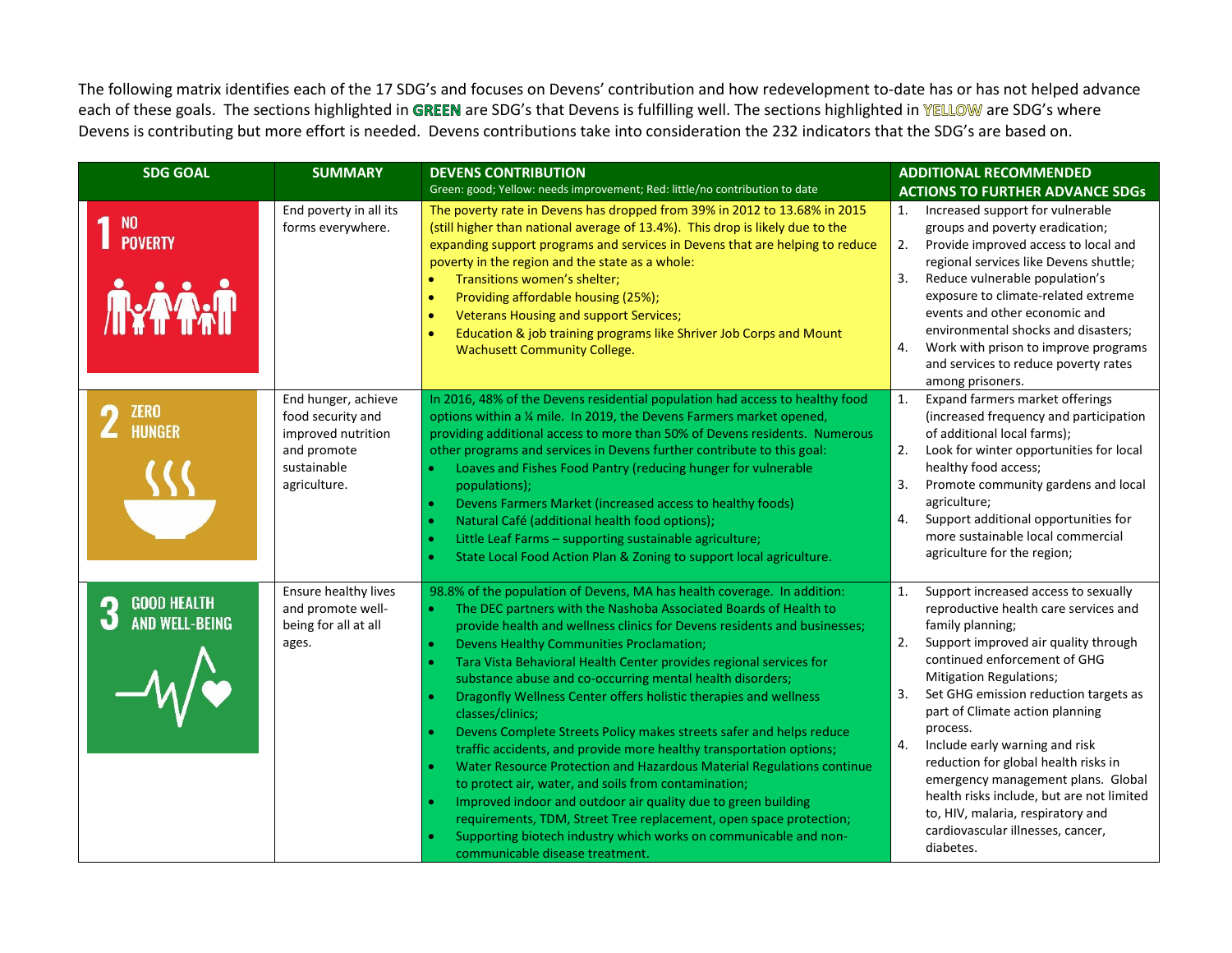| <b>SDG GOAL</b>                                           | <b>SUMMARY</b>                                                                                                                                                                         | <b>DEVENS CONTRIBUTION</b>                                                                                                                                                                                                                                                                                                                                                                                                                                                                                                                                                                                                                                                                                                                                                                                                                                                                                               | <b>ADDITIONAL RECOMMENDED</b>                                                                                                                                                                                                                                                                                                                                                                                                               |  |
|-----------------------------------------------------------|----------------------------------------------------------------------------------------------------------------------------------------------------------------------------------------|--------------------------------------------------------------------------------------------------------------------------------------------------------------------------------------------------------------------------------------------------------------------------------------------------------------------------------------------------------------------------------------------------------------------------------------------------------------------------------------------------------------------------------------------------------------------------------------------------------------------------------------------------------------------------------------------------------------------------------------------------------------------------------------------------------------------------------------------------------------------------------------------------------------------------|---------------------------------------------------------------------------------------------------------------------------------------------------------------------------------------------------------------------------------------------------------------------------------------------------------------------------------------------------------------------------------------------------------------------------------------------|--|
|                                                           |                                                                                                                                                                                        | Green: good; Yellow: needs improvement; Red: little/no contribution to date                                                                                                                                                                                                                                                                                                                                                                                                                                                                                                                                                                                                                                                                                                                                                                                                                                              | <b>ACTIONS TO FURTHER ADVANCE SDGs</b>                                                                                                                                                                                                                                                                                                                                                                                                      |  |
| <b>QUALITY<br/>EDUCATION</b><br><b>GENDER</b><br>EQUALITY | Ensure inclusive and<br>equitable quality<br>education and<br>promote lifelong<br>learning opportunities<br>for all.<br>Achieve gender<br>equality and empower<br>all women and girls. | All children in Devens have access to free schooling (Hildreth Elementary<br>School and Bromfield School in Harvard), including kindergarten. Additional<br>education resources in Devens include:<br>Shriver Job Corps offers GEDs and technical and career training<br>$\bullet$<br>alternatives.<br>Parker Charter school (special attention to at-risk students)<br>$\bullet$<br>Co-located workforce training programs at Mount Wachusett Community<br>College;<br>Women's Institute - Life Skills training;<br><b>Clear Path for Veterans:</b><br>Seven Hills Adult Daycare and Guild of St. Agnes Child Daycare;<br>Applewild preschool and kindergarten;<br>Devens is home to a number of social services that support and empower<br>women and children, including:<br>Transitions Women's Shelter - 13-unit LEED Gold home for homeless                                                                        | Support/assist in the development of<br>1.<br>sustainable education curriculums;<br>2.<br>Upgrade education facilities to be<br>disability and gender sensitive and<br>improve safety;<br>3.<br>Support equal access (eliminate<br>gender, racial, indigenous people<br>disparities).<br>1.<br>Supporting state and local laws that aid<br>in reducing all forms of violence<br>against women and children;                                 |  |
|                                                           |                                                                                                                                                                                        | women with Children. Provides shelter, support and training services for<br>women, empowering them to rise out of domestic violence and poverty.<br>Equal opportunity employers;<br>$\bullet$<br>Support services such as child and adult daycare facilities for working<br>$\bullet$<br>women with children.                                                                                                                                                                                                                                                                                                                                                                                                                                                                                                                                                                                                            | 2.<br>Support state and local laws that<br>promote gender and racial equality.<br>3.<br>Monitor gender and racial equality.                                                                                                                                                                                                                                                                                                                 |  |
| <b>CLEAN WATER<br/>AND SANITATION</b>                     | Ensure availability and<br>sustainable<br>management of water<br>and sanitation for all.                                                                                               | The quantity and quality of water in Devens continues to meet all applicable<br>drinking water standards and all Devens residents and businesses have<br>plentiful access to clean water and sanitation. Other contributions to this SDG:<br>Devens water and wastewater facilities support surrounding communities<br>$\bullet$<br>as well (Ayer tie in to Water for emergency back-up, regional wastewater<br>treatment at Devens WWTP);<br>PFAS contamination in drinking water being addressed through additional<br>water treatment and working with the Army to ID sources;<br>DEC Regulations facilitate water reuse, water efficiency, waste<br>minimization, reuse and recycling;<br>Regional Household Hazardous Waste and C&D disposal facilities on<br>Devens (for residents and small businesses in Devens and 13 surrounding<br>towns);<br>Protected water resource ecosystems (ground and surface water). | 1.<br>Continue to support and implement<br>new and innovative approaches to<br>water resource protection,<br>management and conservation.<br>2.<br>Increase water efficiency requirements<br>for all developments<br>3.<br>Protect remaining parcels ID'd in Open<br>Space and Recreation Plan and ensure<br>sustainable forest management in<br>accordance with the Devens Forward<br>Climate Action Plan to protect natural<br>resources. |  |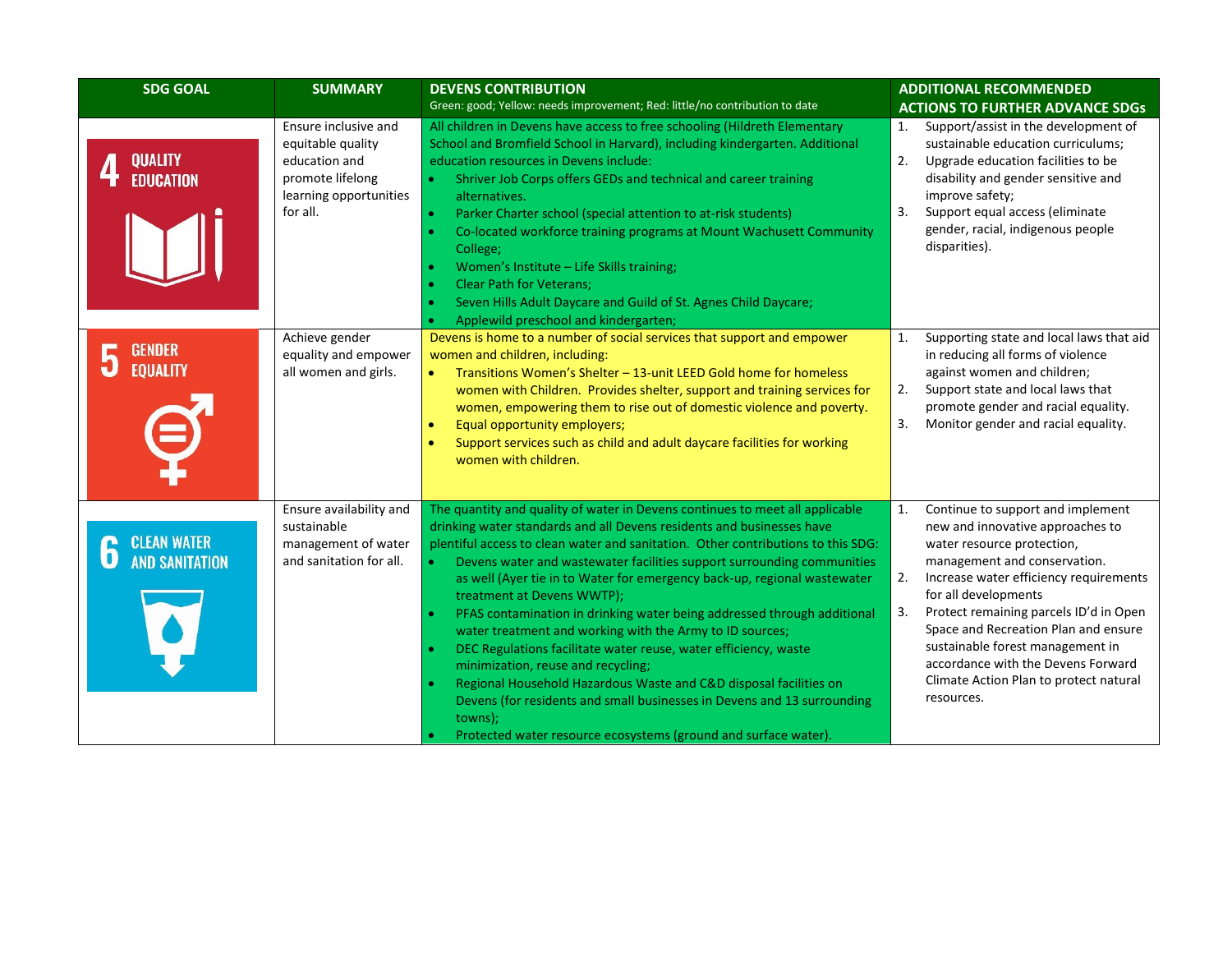| <b>SDG GOAL</b>                                               | <b>SUMMARY</b>                                                                                                                          | <b>DEVENS CONTRIBUTION</b>                                                                                                                                                                                                                                                                                                                                                                                                                                                                                                                                                                                                                                                                                                                                                                             | <b>ADDITIONAL RECOMMENDED</b>                                                                                                                                                                                                                                                                                                                                                                                                      |
|---------------------------------------------------------------|-----------------------------------------------------------------------------------------------------------------------------------------|--------------------------------------------------------------------------------------------------------------------------------------------------------------------------------------------------------------------------------------------------------------------------------------------------------------------------------------------------------------------------------------------------------------------------------------------------------------------------------------------------------------------------------------------------------------------------------------------------------------------------------------------------------------------------------------------------------------------------------------------------------------------------------------------------------|------------------------------------------------------------------------------------------------------------------------------------------------------------------------------------------------------------------------------------------------------------------------------------------------------------------------------------------------------------------------------------------------------------------------------------|
|                                                               |                                                                                                                                         | Green: good; Yellow: needs improvement; Red: little/no contribution to date                                                                                                                                                                                                                                                                                                                                                                                                                                                                                                                                                                                                                                                                                                                            | <b>ACTIONS TO FURTHER ADVANCE SDGs</b>                                                                                                                                                                                                                                                                                                                                                                                             |
| <b>AFFORDABLE AND</b><br><b>CLEAN ENERGY</b>                  | Ensure access to<br>affordable, reliable,<br>sustainable and<br>modern energy for all.                                                  | Devens is a local and state leader in energy efficiency and clean renewable<br>energy. Examples of this include:<br>Net-Zero Energy (NZE) homes and condos - State pilot project to<br>demonstrate how NZE homes can be built at no extra cost. Energy<br>Positive homes (generating more than they consume) combining<br>efficiency and renewables;<br>Stretch Energy Code required for certain projects<br>Low utility rates contribute to affordability (but counterproductive for<br>efficiency);<br>Over 10% of Devens energy is generated by solar (rooftop and ground-<br>mounted systems).                                                                                                                                                                                                     | Support State Adoption of a Net Zero-<br>1.<br>Energy Stretch Building Code;<br>2.<br>Adopt the Stretch Energy Code for all<br>projects in Devens;<br>3.<br>Increase efficiency without increasing<br>costs;<br>$\mathbf{4}$<br>Increase amount of renewable energy<br>generation;<br>5.<br>Invest in infrastructure transmission<br>efficiency (reduce transmission loss).                                                        |
| <b>DECENT WORK AND</b><br><b>ECONOMIC GROWTH</b>              | Promote sustained,<br>inclusive and<br>sustainable economic<br>growth, full and<br>productive<br>employment and<br>decent work for all. | Devens redevelopment has attracted over 100 businesses and more than<br>5,000 employees to the region and continues to be an economic,<br>environmental and social success:<br>Job creation, creativity and innovation;<br>$\bullet$<br>Small and medium size businesses as well as large employers.<br>$\bullet$<br>Educational support services (workforce training partnerships - all ages);<br>$\bullet$<br>Promoting sustainable tourism in partnership with US Fish and Wildlife<br>Service, Nashua River Watershed Association, Devens Recreation);<br>Devens is an Economic Target Area and an Economic opportunity Area.<br>$\bullet$<br>Devens employees earn more than state median income (on average);<br>$\bullet$<br>DEEC supports efficiency resource use for businesses.<br>$\bullet$ | $\mathbf{1}$ .<br>Attract and retain more sustainable<br>businesses;<br>2.<br>Sustain economic growth for the<br>region and state;<br>3.<br>Support more sustainable<br>consumptive patterns in business<br>through improved energy, water and<br>resource efficiency;<br>4.<br>Support equal pay for equal work<br>policies;<br>5.<br>Explore Foreign Federal Trade Zone<br>authority at Devens (Ch. 498 S.17).                   |
| <b>INDUSTRY, INNOVATION</b><br><b>AND INFRASTRUCTURE</b><br>۳ | <b>Build resilient</b><br>infrastructure,<br>promote inclusive and<br>sustainable<br>industrialization and<br>foster innovation.        | Regional Infrastructure (water, sewer, rail, shuttle);<br>$\bullet$<br>Shuttle service providing low-cost alt transportation options (equity);<br>$\bullet$<br>Low-impact development stormwater management (resiliency);<br>$\bullet$<br>Complete Streets Policy (universal accessibility);<br>$\bullet$<br>Innovation and Technology Business District Zoning that specifically<br>$\bullet$<br>targets innovative technologies;<br>Supporting scientific research and technology business growth that<br>$\bullet$<br>contributes to global health;<br>Zoning that supports value added industries;<br>Devens Eco-Efficiency Center - unique value-added service for Devens to<br>foster sustainable industry, innovation, and infrastructure.                                                      | $\mathbf{1}$<br>Support development of more<br>resilient infrastructure (underground<br>electric);<br>2.<br>Improve shuttle service (frequency);<br>$\overline{3}$ .<br>Work with Council's on Aging in<br>Surrounding communities to provide<br>support/accessibility to Devens aging<br>population;<br>Attract more sustainable businesses;<br>4.<br>5.<br>Grow Devens Eco-Efficiency Center<br>programs and promote as a model. |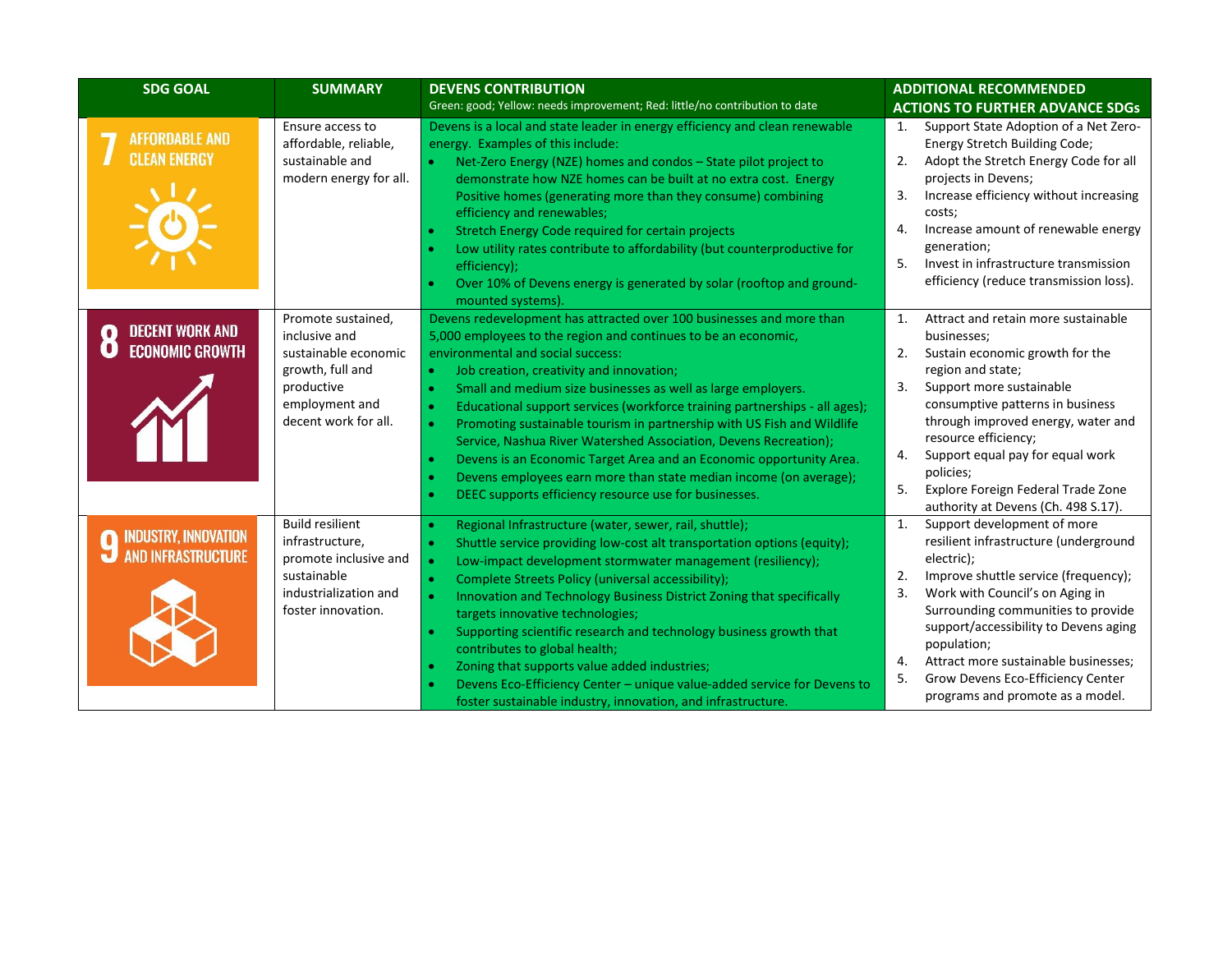| <b>SDG GOAL</b>                                                   | <b>SUMMARY</b>                                                                            | <b>DEVENS CONTRIBUTION</b>                                                                                                                                                                                                                                                                                                                                                                                                                                                                                                                                                                                                                                                                                                    | <b>ADDITIONAL RECOMMENDED</b>                                                                                                                                                                                                                                                                                                                                                                                                                                                                                                                                                                                                               |
|-------------------------------------------------------------------|-------------------------------------------------------------------------------------------|-------------------------------------------------------------------------------------------------------------------------------------------------------------------------------------------------------------------------------------------------------------------------------------------------------------------------------------------------------------------------------------------------------------------------------------------------------------------------------------------------------------------------------------------------------------------------------------------------------------------------------------------------------------------------------------------------------------------------------|---------------------------------------------------------------------------------------------------------------------------------------------------------------------------------------------------------------------------------------------------------------------------------------------------------------------------------------------------------------------------------------------------------------------------------------------------------------------------------------------------------------------------------------------------------------------------------------------------------------------------------------------|
|                                                                   |                                                                                           | Green: good; Yellow: needs improvement; Red: little/no contribution to date                                                                                                                                                                                                                                                                                                                                                                                                                                                                                                                                                                                                                                                   | <b>ACTIONS TO FURTHER ADVANCE SDGs</b>                                                                                                                                                                                                                                                                                                                                                                                                                                                                                                                                                                                                      |
| <b>REDUCED</b><br><b>INEQUALITIES</b>                             | Reduce inequality<br>within and among<br>countries.                                       | The DEC is an equal-opportunity employer and does not consider race,<br>creed, color, age, sex, sexual orientation, national origin or qualified<br>handicap status.<br>Non-discrimination and sexual harassment policies are in-line with state<br>$\bullet$<br>and federal requirements;<br>State minimum wage law helps promote higher income levels across the<br>$\bullet$<br>board, regardless of race, creed, color, age, sex, sexual orientation,<br>national origin or qualified handicap status.<br>Devens employees earn more than state median income (on average);<br>$\bullet$                                                                                                                                  | Continue to enforce and educate on<br>1.<br>policies that create equal opportunities<br>for all and reduce discrimination.<br>2.<br>Update policies as needed;<br>3.<br>Enhance opportunities to engage<br>vulnerable populations in public<br>participation and decision-making;<br>Expand diversity of local boards and<br>4.<br>commissions.                                                                                                                                                                                                                                                                                             |
| <b>SUSTAINABLE CITIES</b><br><b>AND COMMUNITIES</b><br><b>. .</b> | Make cities and<br>human settlements<br>inclusive, safe,<br>resilient and<br>sustainable. | Affordable housing access (low income, moderate income, age restricted,<br>$\bullet$<br>veterans housing, Transitions and other special needs populations);<br>Energy and water efficient development;<br>$\bullet$<br>Redevelopment of previously developed areas/infrastructure;<br>Protection of over 1,400 acres of accessible open space (Green<br>Infrastructure connectivity);<br>Superfund site - brownfield clean up and responsible redevelopment;<br>Cultural heritage Historic District and United Native American Cultural<br>Center;<br>Inclusive planning processes;<br>Hazard Mitigation and Climate Vulnerability Assessments/Plans;<br>Regional connectivity (infrastructure, jobs, services).<br>$\bullet$ | 1.<br>Improve shuttle bus access (additional<br>service and stops) for residential and<br>businesses.<br>2.<br>Develop more local services to reduce<br>commuting distances and promote<br>walkability/universal accessibility;<br>Reduce municipal waste;<br>3.<br>4.<br>Improve air quality;<br>5.<br>Use more locally sourced materials and<br>expand more regional services;<br>More sustainable management and<br>6.<br>efficient use of natural resources;                                                                                                                                                                            |
| <b>RESPONSIBLE</b><br><b>CONSUMPTION</b><br><b>AND PRODUCTION</b> | Ensure sustainable<br>consumption and<br>production patterns.                             | The Devens Eco-Efficiency Center's Great Exchange program diverts<br>$\bullet$<br>waste and promotes reuse;<br>Devens Recycling - regional waste/reuse diversion;<br>$\bullet$<br>Regional Household Hazardous Waste Recycling facility for residents and<br>$\bullet$<br>small businesses;<br>Living Sustainably Resources for Devens Residents on website;<br>$\bullet$<br>Recycling (glass, metal, aluminum, paper, cardboard, electronics, tires);<br>$\bullet$<br>Commercial composting programs in place;<br>$\bullet$<br>Partnerships with UMass Toxic Use Reduction institute;<br>$\bullet$<br>Devens Sustainable Indicators Report (consumption monitoring).<br>$\bullet$                                            | 1.<br>Grow Devens Eco-Efficiency Center's<br>programs to support businesses in the<br>Devens region;<br>Implement more composting/food<br>2.<br>waste reduction;<br>3.<br>More environmentally sound<br>management of chemicals & reduce<br>hazardous materials;<br>Identify how many firms in Devens<br>4.<br>already conduct sustainability<br>reporting (Devens Forward Survey?)<br>and explore options to require all<br>companies as part of annual reporting;<br>Sustainable tourism strategies and<br>5.<br>monitoring;<br>Support elimination of fossil fuel<br>6.<br>subsidies and creation of more<br>renewable energy subsidies. |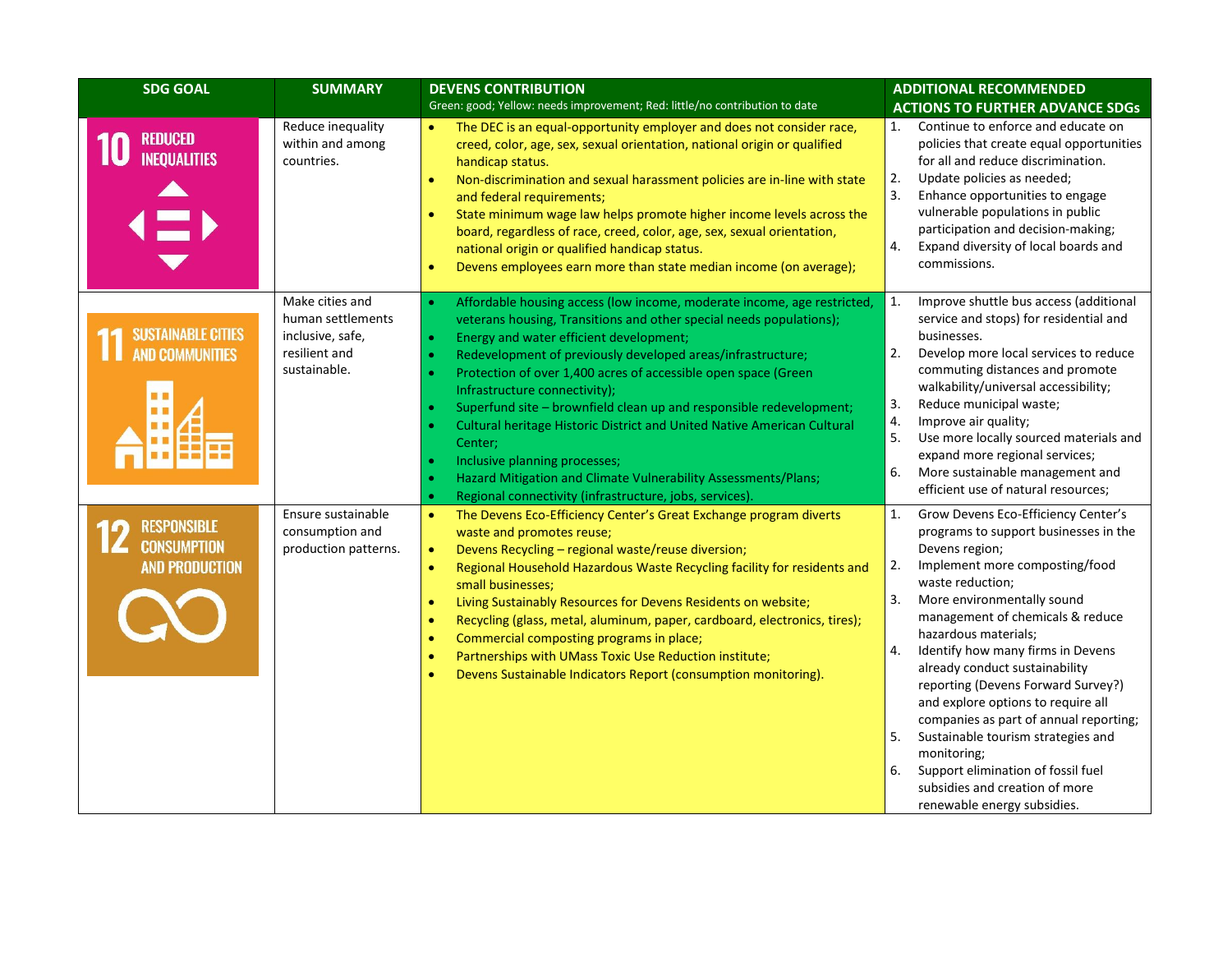| <b>SDG GOAL</b>                                                         | <b>SUMMARY</b>                                                                                                                                                                                                           | <b>DEVENS CONTRIBUTION</b><br>Green: good; Yellow: needs improvement; Red: little/no contribution to date                                                                                                                                                                                                                                                                                                                                                                                                                                                                                                                                               | <b>ADDITIONAL RECOMMENDED</b><br><b>ACTIONS TO FURTHER ADVANCE SDGs</b>                                                                                                                                                                                                                                                                                                               |
|-------------------------------------------------------------------------|--------------------------------------------------------------------------------------------------------------------------------------------------------------------------------------------------------------------------|---------------------------------------------------------------------------------------------------------------------------------------------------------------------------------------------------------------------------------------------------------------------------------------------------------------------------------------------------------------------------------------------------------------------------------------------------------------------------------------------------------------------------------------------------------------------------------------------------------------------------------------------------------|---------------------------------------------------------------------------------------------------------------------------------------------------------------------------------------------------------------------------------------------------------------------------------------------------------------------------------------------------------------------------------------|
| <b>CLIMATE</b><br><b>ACTION</b>                                         | Take urgent action to<br>combat climate<br>change and its<br>impacts.                                                                                                                                                    | Hazard Mitigation and Climate Vulnerability Assessments/Plans;<br>$\bullet$<br>$\bullet$<br><b>Community and Municipal GHG Emissions inventory;</b><br>Currently undertaking Climate Action Planning process to reduce GHG<br>$\bullet$<br>emissions and mitigate and adapt to changing climate (will also<br>contribute towards reduced ocean acidification);<br>Climate Mitigation and adaptation strategies in existing regulations<br>$\bullet$<br>(awareness and enforcement);<br>Low-Impact Development (nutrient removal to protect waterways,<br>$\bullet$<br>resiliency, aquatic biodiversity);                                                | Finalize Climate Action Plan and<br>1.<br>implement GHG reduction strategies<br>(update regulations where applicable<br>to meet plan goals);<br>2.<br>Improve Air Quality;<br>3.<br>Support developing countries in<br>education and awareness of climate<br>mitigation and adaptation and more<br>sustainable approaches to<br>development;<br>Support the Green Climate Fund.<br>4. |
| <b>14</b> LIFE BELOW WATER                                              | Conserve and<br>sustainably use the<br>oceans, seas and<br>marine resources for<br>sustainable<br>development.                                                                                                           | Low-Impact Development (nutrient removal to protect waterways,<br>$\bullet$<br>resiliency, aquatic biodiversity);<br>Currently undertaking Climate Action Planning process to reduce GHG<br>$\bullet$<br>emissions and mitigate and adapt to changing climate (will also<br>contribute towards reduced ocean acidification);<br>Climate Mitigation and adaptation strategies in existing regulations<br>(awareness and enforcement);                                                                                                                                                                                                                    | 1.<br>Preserve and support aquatic and<br>terrestrial biodiversity;                                                                                                                                                                                                                                                                                                                   |
| $15$ an land                                                            | Protect, restore and<br>promote sustainable<br>use of terrestrial<br>ecosystems,<br>sustainably manage<br>forests, combat<br>desertification, and<br>halt and reverse land<br>degradation and halt<br>biodiversity loss. | Superfund site - brownfield clean up of degraded land and responsible<br>$\bullet$<br>redevelopment and protection of over 1,400 acres of land;<br>Clear-cutting prohibitions, tree preservation laws;<br>$\bullet$<br>Floodplain protection;<br>$\bullet$<br>Threatened and Endangered Species Protection;<br>$\bullet$<br>$\bullet$<br>Landscaping regulations that support increased biodiversity and invasive<br>species management;<br>Sustainable Forestry management through the Devens Forward process.<br>$\bullet$                                                                                                                            | 1.<br>Implement Sustainable forest<br>management processes at Devens;<br>2.<br>Better invasive species management;<br>3.<br>Integrate Natural capital values into<br>planning process (economic value of<br>nature and biodiversity);<br>4.<br>Include biodiversity and ecosystem<br>service protection in updates to Open<br>Space Planning;                                         |
| <b>PEACE, JUSTICE</b><br>16<br><b>AND STRONG</b><br><b>INSTITUTIONS</b> | Promote peaceful and<br>inclusive societies for<br>sustainable<br>development, provide<br>access to justice for all<br>and build effective,<br>accountable and<br>inclusive institutions<br>at all levels.               | $\bullet$<br>Low violence rates in Devens;<br>Absence of organized crime, prostitution;<br>$\bullet$<br>Government accountability (Conflict of interest and ethics training for<br>$\bullet$<br>staff and commissioners)<br>$\bullet$<br>Partnership with the State Police<br>$\bullet$<br>Devens Enterprise Commission open public hearings and meetings;<br>MassDevelopment Board of Directors Annual meetings at Devens;<br>$\bullet$<br>$\bullet$<br>Strong level of communication between residents, businesses, DEC and<br>MassDevelopment (responsive, participatory, and representative);<br>Freedom of Information Act compliant.<br>$\bullet$ | Track public service requests and<br>1.<br>public satisfaction of public services;<br>Strengthen community and regional<br>2.<br>participation in governance issues.                                                                                                                                                                                                                  |